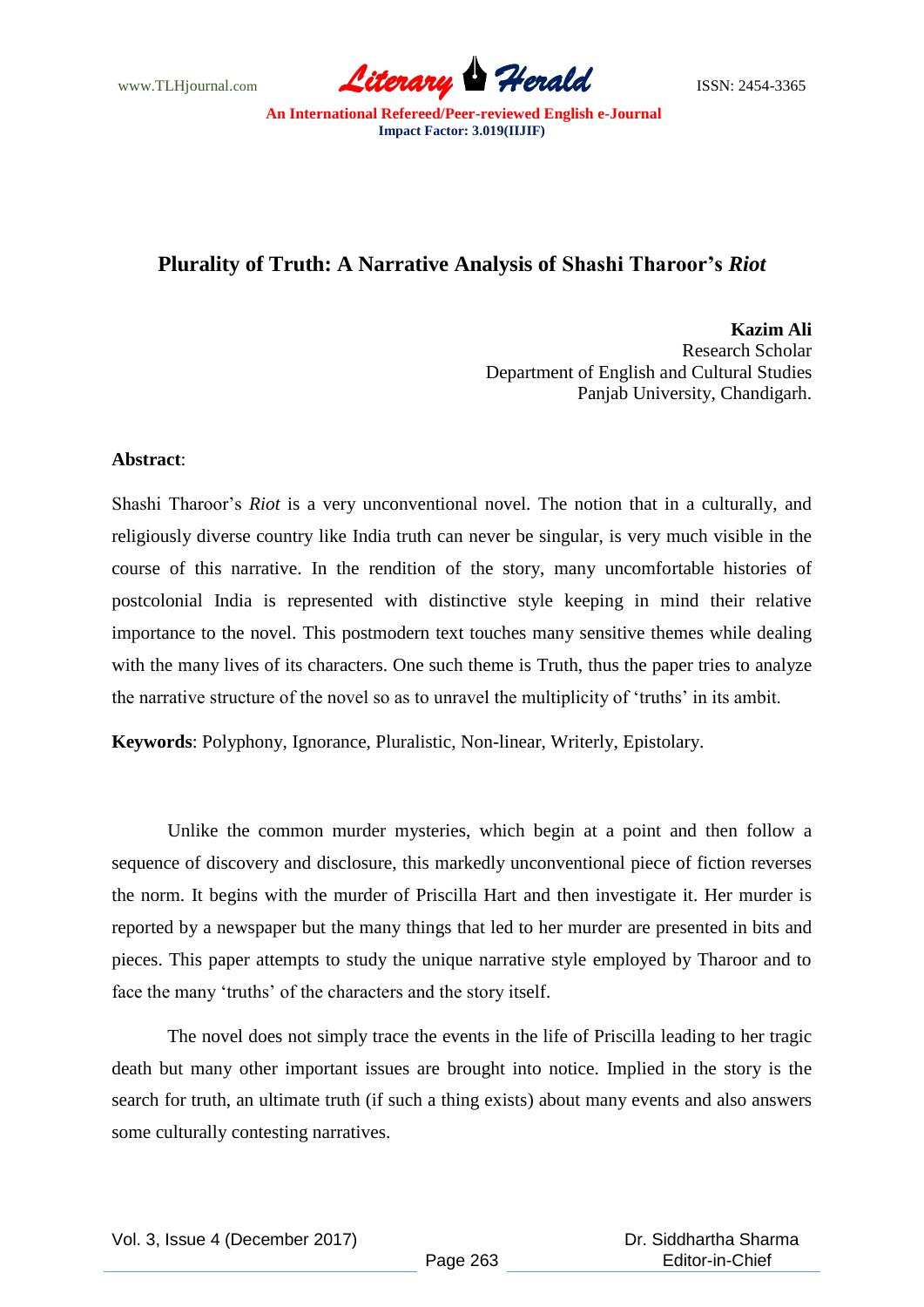

The search for Priscilla's killers runs parallel with the search for clues to the deaths of two locals that sparked the riot, and also with a search for the historical facts about the Ramjanambhumi-Babri issue. All are in vain, however, for in a multicultural and pluralist society, such things as truth are necessarily pluralistic, as the novel makes very clear. (Agarwal 142)

The presentation of the story in such a unique style has its own advantages as it very beautifully records all the different voices in the narrative which accounts to the different point of view of the many characters in it. Also, this gives a dialogic touch to it and things and events in the novel seem to be almost real. Tharoor uses journalistic reporting, diary writing, and interviews to depict reality from multiple points of view that concerns his story. All the important voices are honestly recorded and presented as such. This polyphonic nature of the story is discernible from many angles.

> It [polyphony] operates not only with the transcribed dialogues among the characters but also the implicit voices of the characters i.e. the thoughts and consciousness of the different characters. It also includes the implicit and explicit voices of the novelist and even the voices of the readers. The readers engage in dialogue with the text and communicate with it. (Mohammad 286)

This results in balanced depictions of the views and attitudes towards common issues in the novel, reinforcing the idea that it is the conflict of communities rather than personalities. Pointing to the multiplicity of perspectives Paras Dhir says:

> *Riot* marks the emergence of a new perspective vis-à-vis fictional . . . Instead of giving expression to some already existing reality or worldview the novel develops into a kind of discursive formation of ideas and an expression of divergent views forming specific relations to historical events. Hence the historical events as well as the fictional happenings depicted in the novel offers multiplicity of perspectives and provide different versions of historical as well as the fictional truth. (34-35).

The focus of the novel is definitely the mystery behind the murder, but many other issues come to the fore. To a large part, the narrative traces the love story of Priscilla and

|  |  | Vol. 3, Issue 4 (December 2017) |  |
|--|--|---------------------------------|--|
|--|--|---------------------------------|--|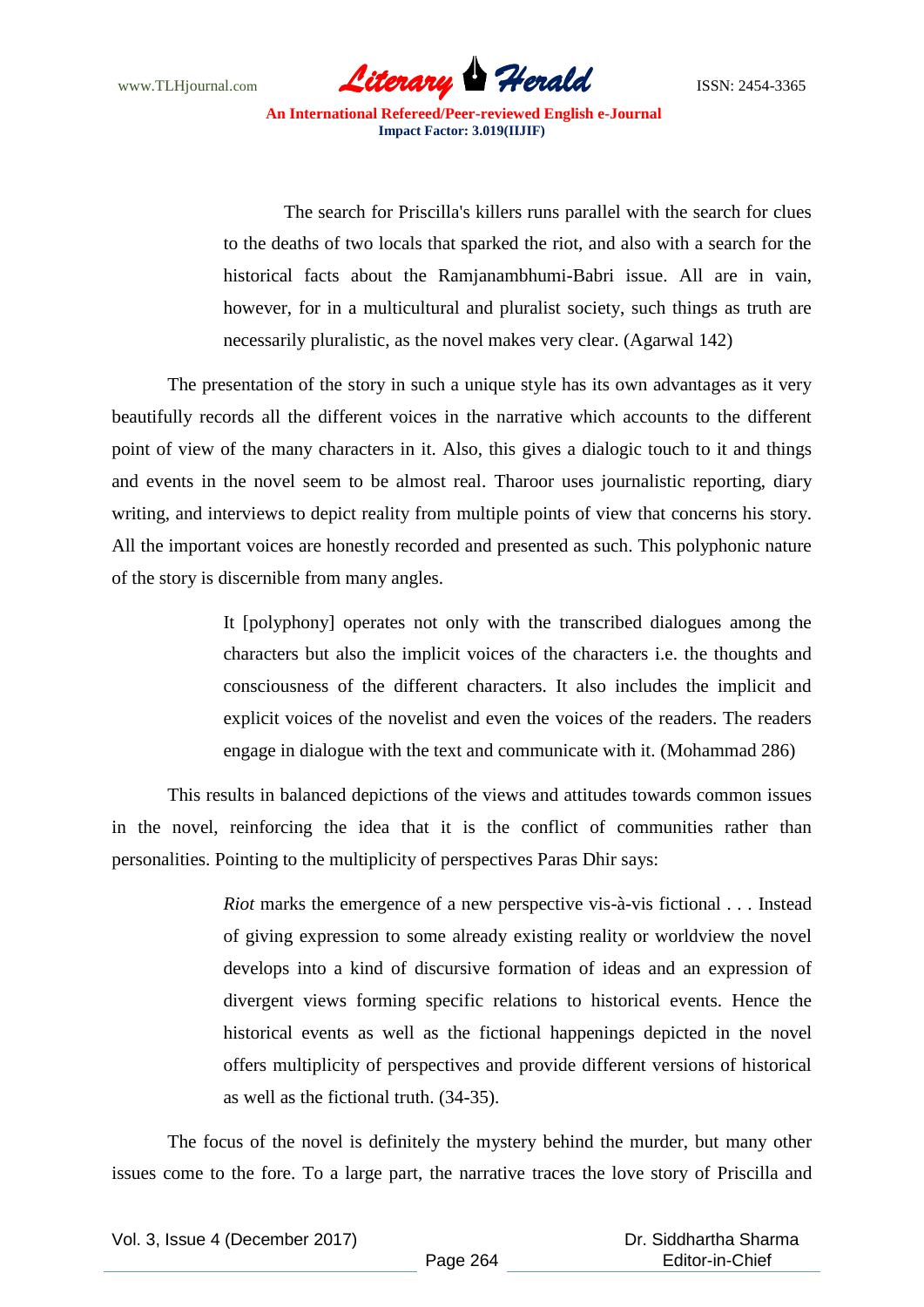

Lakshman. It in a way justifies the title of the novel—that there is a riot of the accounts. This digresses the story from its focus on the riot. So, the reader is forced to ask whether there is a riot in a love story or a love story amidst a riot. The easy answer for it would be that the love story was in itself a 'riot' of sorts, as passions run high, things get out of control and innocent people got killed as a result. Tharoor had used different sources of various length and size to capture the many entries related to the murder which gives the novel a touch of reality.

> It may therefore be observed that by using sections of varying lengths constituting pieces and fragments of crucial information, the author has assiduously constructed a non-committal and fragmented yet smooth discourse/discourses in the novel. (Sharma 153).

The unconventional narrative style and the complex plot, thus in a way is aesthetically satisfying: as the plot resolves, the myriad parts start making sense; the reader can feel a moment of relief and triumph. Commending about this deviation from the common style, Shagufta Parween says:

> Unlike the prevalent customary style of a single narrative voice dominating the novel, it is aligned to Bakhtin's concept of heteroglossia and consists of differing utterances. The narrative builds up through the operation of different voices, with the proponents of distinct *weltanschauung*, worldviews which are often contrary and colliding. . . . Its polyphony provides space to representatives of different groups from the diehard fanatic Ram Charan to the tolerant pacifist Laxman or Sarwar, from the American Priscilla and Randy Diggs to the native Fatima bi and Geetha. (57)

Anachrony is an important part of the narrative. The analepsis and the prolepsis equally used by Tharoor smoothly takes forward the story without rupturing the aesthetic appeal of the novel. No linear chronology is followed in the novel and to a greater part is same as Lakshman says in the novel, '... something in which you can turn to any page and read. You pick up chapter 23, and you get one thread of plot. Then you go forwards to chapter 37, or backwards to 16, and you get another thread (136).' It again highlights Tharoor's attempts to add some novelty in his works of fiction, as it was a prominent feature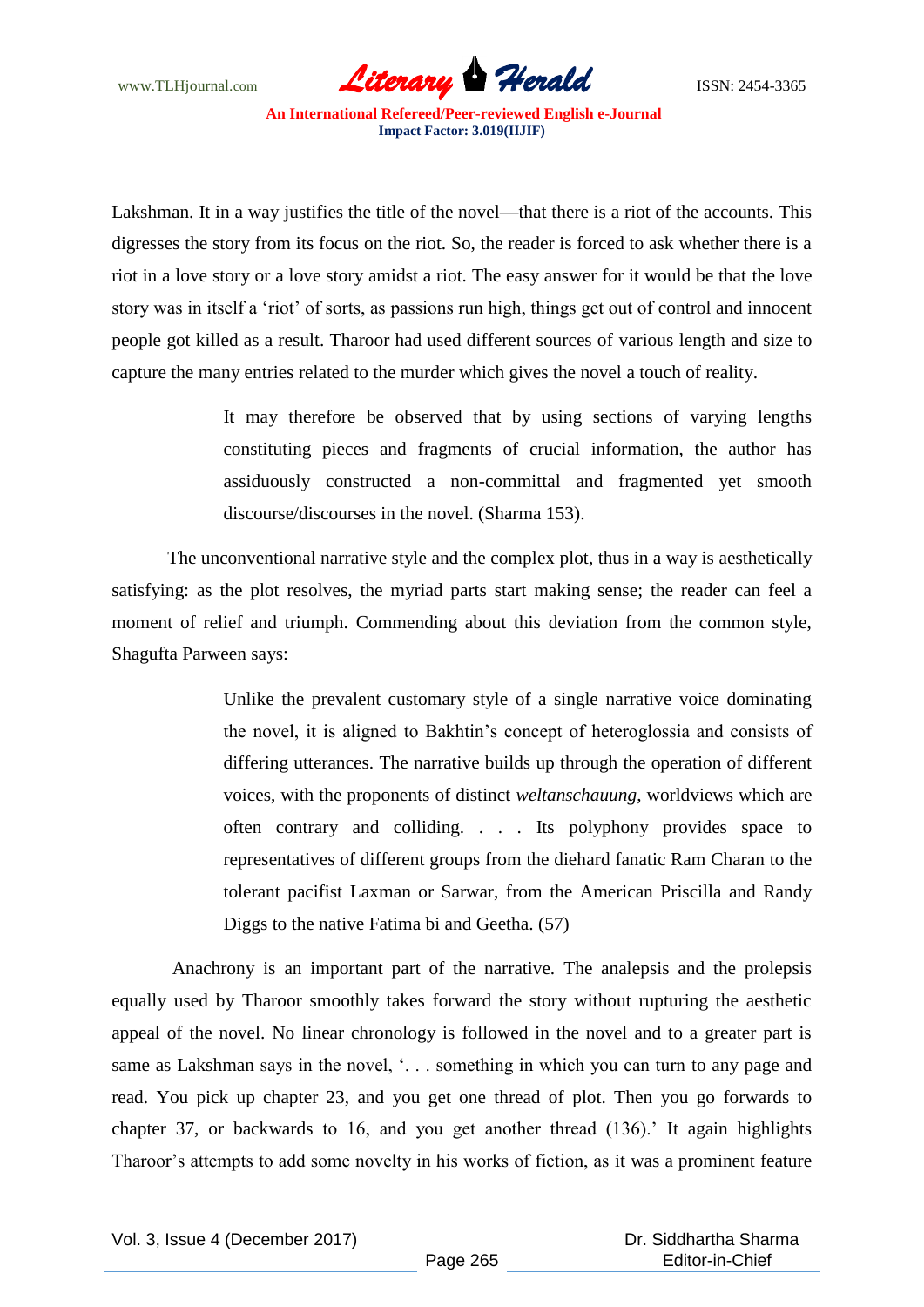

of his very first book, *The Great Indian Novel* (1989)*.* Here also he again shuns the conventions and dares to employ a different and unique style to present the story, as Ramlal Agarwal in a review of the novel *Riot*, writes:

[Here] the tone of the narrative is continually shifting, as is the point of view. But technical innovations apart, Tharoor presents his characters with sensitivity and understanding, deftly bringing out the complications of a multicultural society. (141)

The nonlinear writing style, in which hurdles like time and tradition are kept at bay resulting in keeping the reader on his/her toes, who like the detective of Agartha Christi has to look out for the hints and be continuously guessing. Lakshman stresses this concept, ‗Let your readers bring themselves to the book they're reading! Let them bring to the page their own memories of love and hate, their own feelings of joy and sorrow, their own reactions of disgust and pity, their own stirrings of courage and pride and compassion (Tharoor, *Riot* 136).'

The readers are kept on their toes and has to make all efforts to come out of the confusion and make sense of the story. In doing so he becomes more or less an investigator of sorts as he listen to the different point of view, the testimonials of characters and had to try hard to not to get distracted from the main plot. This is what is exactly done by the American journalist reporting Priscilla Hart's murder. He is in India to unravel the mysteries of the murder, but gets more interested in the riot and the unique history of India. He gets busy in understanding the politics behind the riot and the "circumstances" under which Priscilla was murdered. He fails to follow the instruction from Wasserman foreign desk:

## GRATEFUL YOU LOOK INTO STORY IN GREATER DETAIL FOR LONGER FEATURE PIECE. WHO THE GIRL WAS, WHAT SHE WAS DOING, HOW SHE WAS KILLED, WHY. (9)

In the narrative structure, the initial murder mystery is kept as it is and other details and stories are brought into light. The reader is almost left quizzing, when would they talk of Priscilla and her murder? A vast country like India is full of diversity of culture, language and religion. At the same time the various communities living in it has different accounts of the same history and Tharoor in the novel is able to present it in its stark brilliance. The novel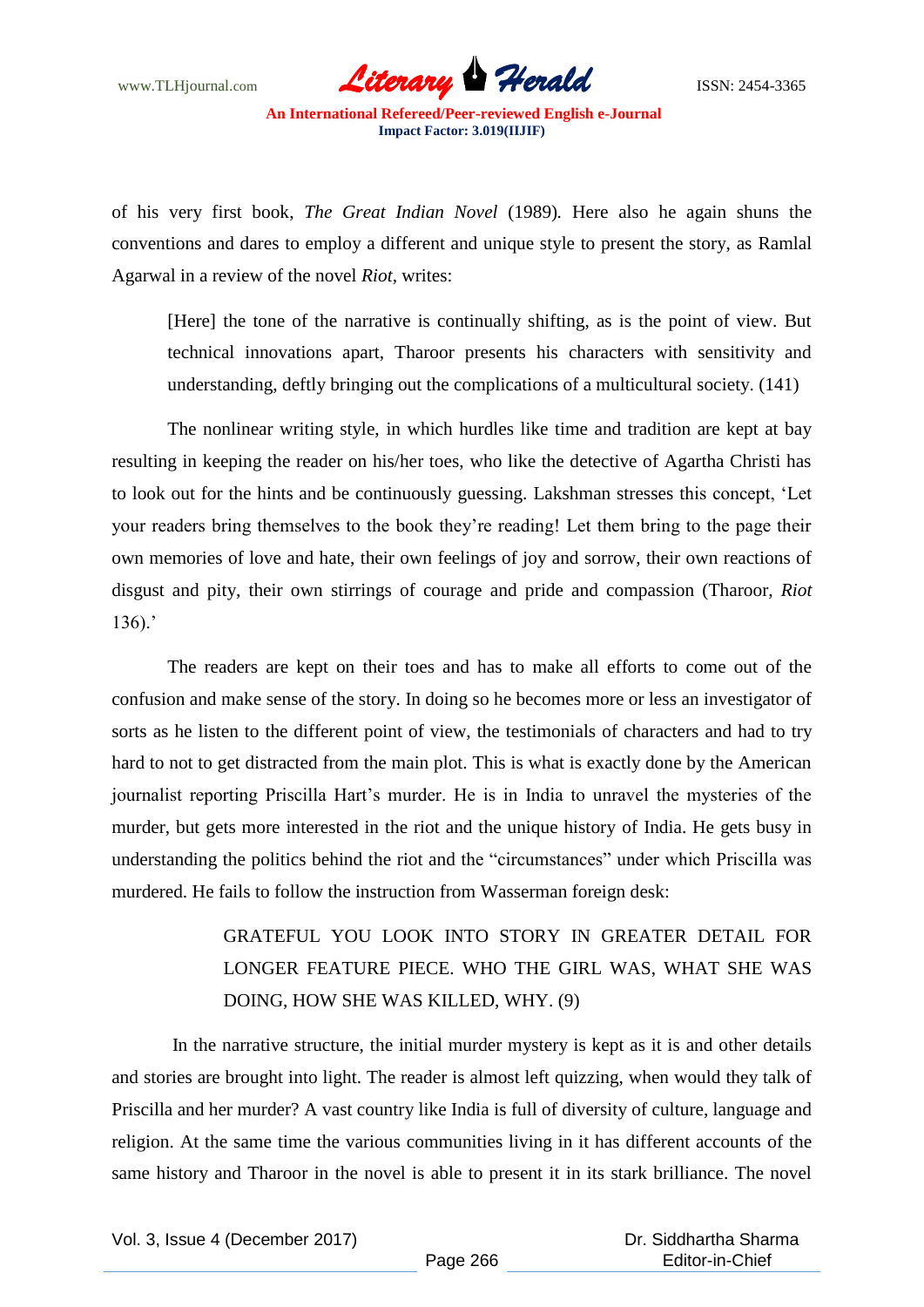

very beautifully brings out this facet of incredible India and presents it to the reader. Every representative character has his own truth and justifications to prove it. Professor Mohammed Sarwar, is one such example. Speaking to Randy Diggs, he talks about the history of India from his point of view – a Muslims point of view. He being a trained historian, questions the Hindu chauvinist attempts to overwrite history, he questions the history of history itself:

> But who owns India's history? Are there my history and his, and his history about my history? This is, in many ways, what this whole Ram Janmabhoomi agitation is about – about the reclaiming of history by those who feel that they were, at one point, written out of the script. But can they write a new history without doing violence to the inheritors of the old? (110)

The method of using documents, diaries and newspaper accounts to tell a complicated story allows the author to a great extent to remain objective and at the same time present idiosyncratic traits of the characters in the novel. The story is told at different levels of observation and in unique styles.

> This heteroglossia presents the form in which different dialogues are presented. Bakhtin names it the social diversity of speech types that he discovered in the novel. The nature of the form of the *Riot* is dialogic which allows other voices to participate in the novel. It provides the readers with other interesting dimensions of a particular subject that the novelist deals with in the novel. The heteroglossia helps achieve multiple realities rather than one definitive unchanging meaning imported by the novelist. (Mohammad 286)

This technique involves the reader and he becomes an active member in the search for the truth. He becomes a witness to the testimonies and a repertoire of different accounts narrated. The narrative leaves no easy way for the reader to tread and reach the destination but presents clues and hints as signposts on the way. He is no more passive but active and participating.

In all these testimonials used in the novel, there is a large number of letters between Priscilla, Cindy and Lakshman. These letters bring on the personal lives of the major characters in the novel and results in the final connection between the individual and the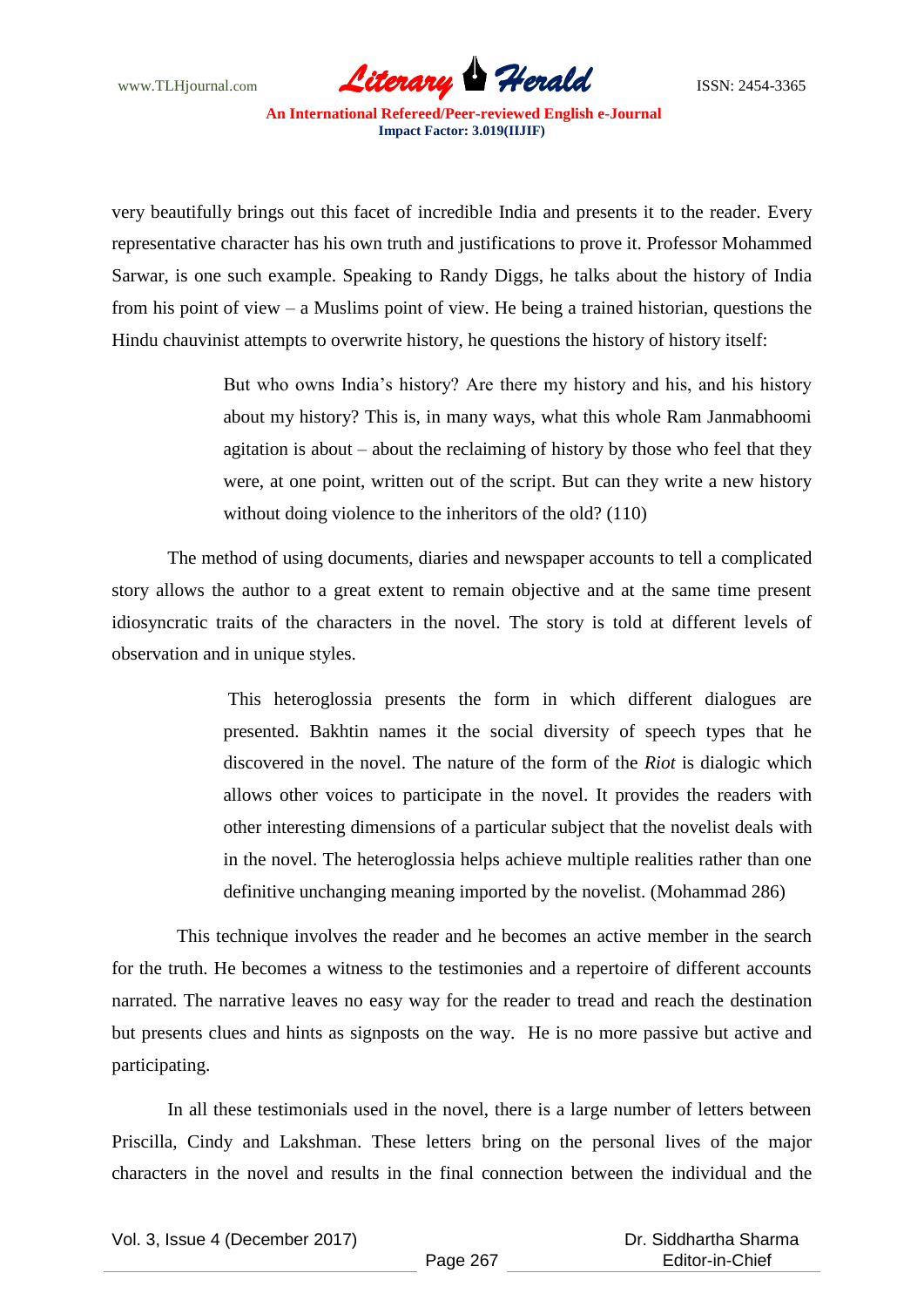

communal. They exchange of letters and notes employs the epistolary technique of storytelling, credited to Samuel Richardson and his *Pamela* (1740) for being the first example of the epistolary novel.

The novel has four newspaper reports (New York times), four personal diary entries (Katharine Hart), one cable message for Randy Diggs, six notebook entries by Randy Diggs, fifteen tape recorded transcripts of Interviews, five scrapbook entries by Priscilla Hart, fifteen letters among different characters at different point of time, twelve journal entries of Lakshman, conversation records among the characters and last but not the least a birthday card from Rekha to her father Lakshman. It seems that Tharoor has Henry Fielding in mind while dividing the book into small, complete, interesting chapters. Fielding in *The History of the Adventures of Joseph Andrews And of his Friend Mr. Abraham Adams* (book II), in the chapter named ‗Of Divisions in Authors' discusses such a division of the chapters and books, for the greater benefit of the readers and the writers. Similar ambitions are of Lakshman, the District Magistrate of Zalilgarh. His idea of a novel would be:

> I'd like to write a novel . . . that doesn't read like a novel. Novels are too easy—they tell a story, in a linear narrative, from start to finish. They've done that for decades. Centuries, perhaps. I'd do it differently. . . No, what I mean is, why can't I write a novel that reads like—like an encyclopaedia? (Tharoor, *Riot* 135)

Thus it seems Laxman and his creative ideas of a novel are guiding Tharoor here, or on the contrary, the former is a mouthpiece of the latter. It's hard to figure out.

Amongst all the truths of the novel is the truth about Priscilla's murder, during the riot in the city. Lakshman, the district magistrate confesses this logic to Randy Diggs, 'I'm not trying to avoid talking about Priscilla Hart. I just want to complete the picture of this riot for you, Mr Diggs, so you understand what we were dealing with during those days (165).'

It seems that they are reminding the American journalist of his job. His job to find out how and who killed Priscilla Hart instead of taking interest in understanding the nuances of Indian history. Giving the details about the riot, Gurinder Singh, the Superintendent of Police justify the necessity of digression in understanding the whole picture. He speaks to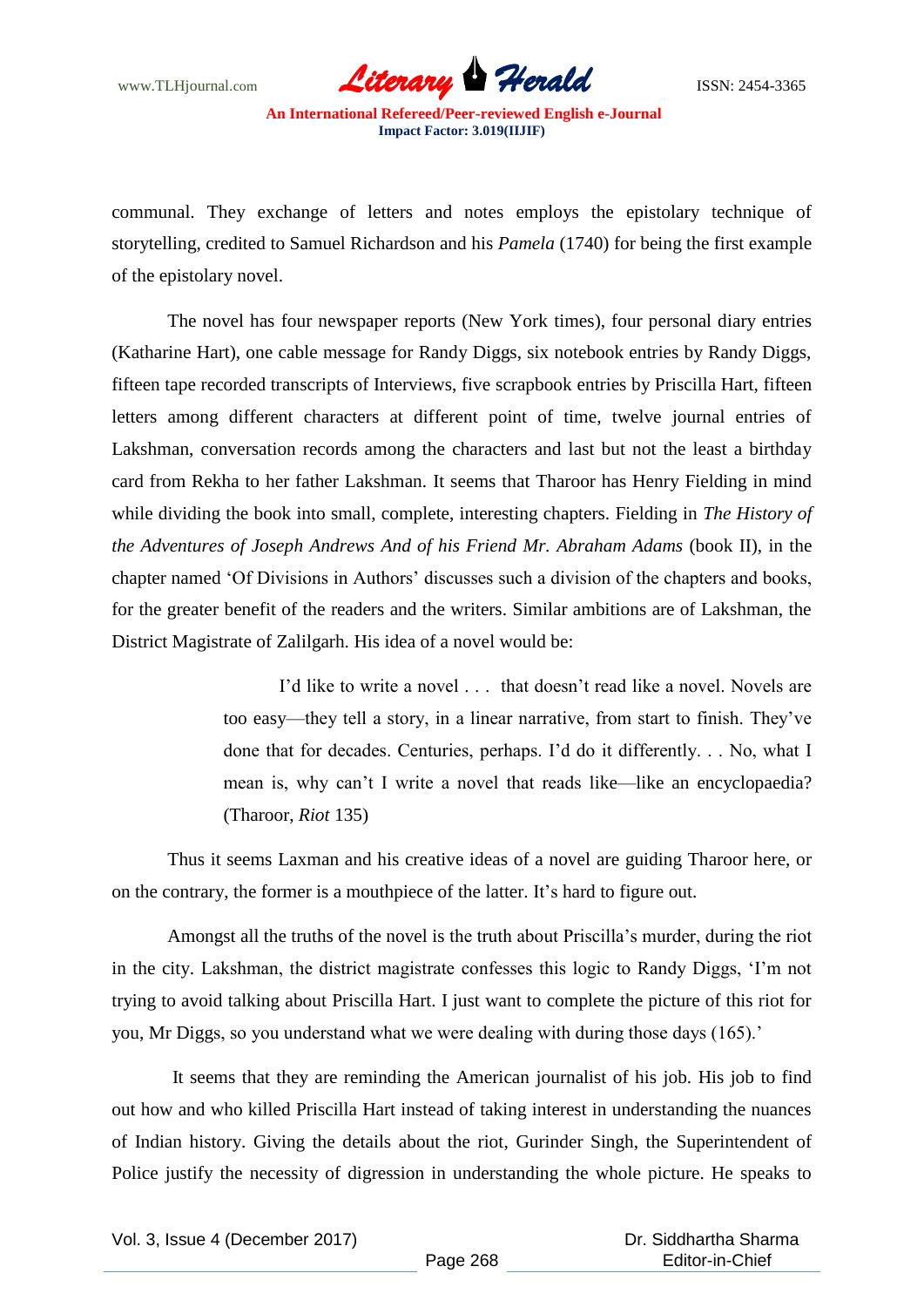www.TLHjournal.com *Literary Herald*ISSN: 2454-3365

Randy Diggs, ‗Priscilla Hart. I knew you wanted to talk about Priscilla. I'm just trying to get you to understand why we don't know much about what happened to her. We had enough on our minds at the time. But I'll tell you what I know, Randy (179).'

The novel presents a plurality of accounts of the same truth and why not so when it deals with a country like India. A country so big and difficult to understand would present many truths as a combination of history and mythology. Speaking of Rama and truth, Priscilla says, ‗What the hell does this say about India? Appearances are more important than truths. Gossip is more potent than facts. Loyalty is all one way, from the woman to the man  $(63).$ 

Reading the novel, in a way, is the investigation of truth itself. There are countless peoples and events presenting the truth dear to them, for instance, the truth Gurinder knows, the historical facts Sarwar knows and the truth Priscilla knows and believes; are all truths of different kinds and positions. Writing to Priscilla, Lakshman speaks about the ethos of a pluralist, secular India and its truths, "Ekam sad viprah bahuda vadanti"— "Truth is one, the sages give it various names." Isn't this all-embracing doctrine worth being proud of? (147).' These 'truths' make up a labyrinth of the accounts and further reinforces the subjectivity of truth itself. In the meeting with the Hart's and Randy Diggs, Lakshman again reiterates the plurality of truth.

> You're quite right, Mr. Hart, you're both interested in the truth. Indeed. The truth. You know, that's my government's official motto: "Satyameva Jayate." "Truth Alone Triumphs." It's on all our letterheads—and on this visiting card I've just given you. Truth Alone Triumphs. But sometimes I'm tempted to ask, whose truth? There's not always an easy answer. (236)

When Truth is manipulated so much it remains a truth no more. And this is exactly what Tharoor wants to stress – the unconformity and unauthenticity of Truth. Lakshman writing to Priscilla says about truth, 'Truth is elusive, subtle, many sided (137)' and continues further 'The Truth! The singular thing about truth, my dear, is that you can only speak of it in the plural. Doesn't your understanding of the truth depend on how you approach it? On how much you know? (137). Thus even after the truth has been shared with the readers, it is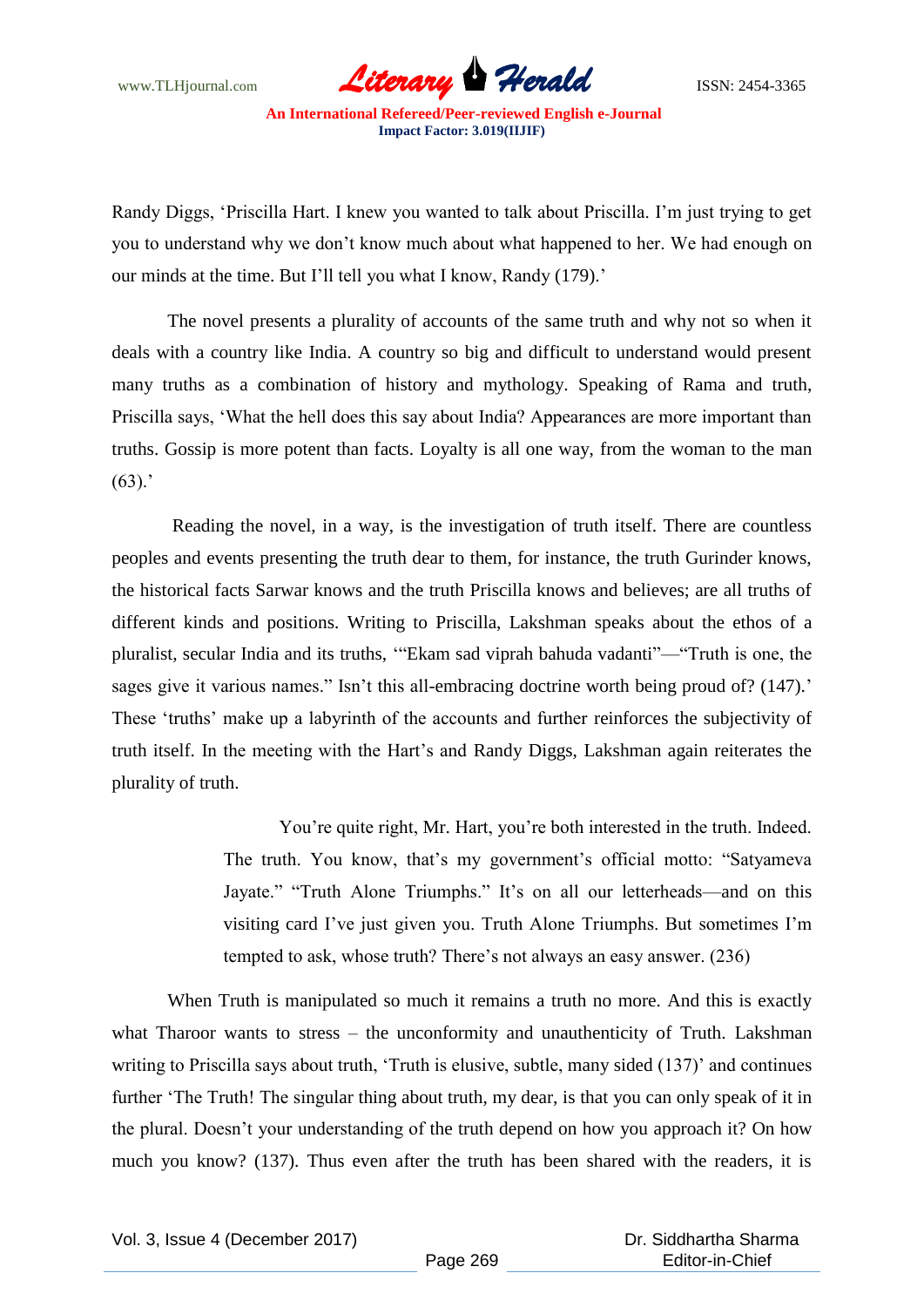www.TLHjournal.com **Literary Herald Herald** ISSN: 2454-3365

Priscilla's mother who is the only person who feels that there is something more to be understood: that there is another truth which she is deprived of.

> I'll never know what happened to my poor baby. Perhaps it's just as the official said it was, and she was surprised by criminals, or surprised them in the act. They must have thought it was her life or theirs. But what was she doing there? It doesn't make sense.

Except, perhaps, in the terms India believes in: Destiny. Fate. Karma.

Maybe it was God's will, and all one can do is to accept it. She died where she would have wanted to have lived. (260)

Like *Roshomon* (1950) here the truth has multiple angles, and possibilities, thus no final, trustworthy account of the act of murder. Ram Charan Gupta is not even ready to listen to it, he says to Makhan Singh:

I don't want to know. Don't tell me anything, Makhan . . .

So many possibilities . . . But I really don't want to know, Makhan.

Sometimes, when you are in the position I am in, ignorance is bliss, Makhan. And I am a blissful man tonight. (262)

In conclusion, by the end, the novel answers almost all the questions raised within its narrative framework, but not all. The most important question of Priscilla's murder is completely left out and the readers are never told who killed her. This in a way is partly an achievement of the author as it keeps the attention of the reader glued to the text and at the end leaves him musing, who killed Priscilla? And the investigation continues. Shagufta Parween lauding such an attempt says:

> Moreover, by leaving the mystery of the death of Priscilla Hart unsolved it hints not only at the impossibility of gaining access to the past, but even interrogate our own interpretation and thinking of the past. (59)

The novel ends by continuing the newspaper report, which began at the beginning of the story. This is a very different closure for the novel, leaving ample chances of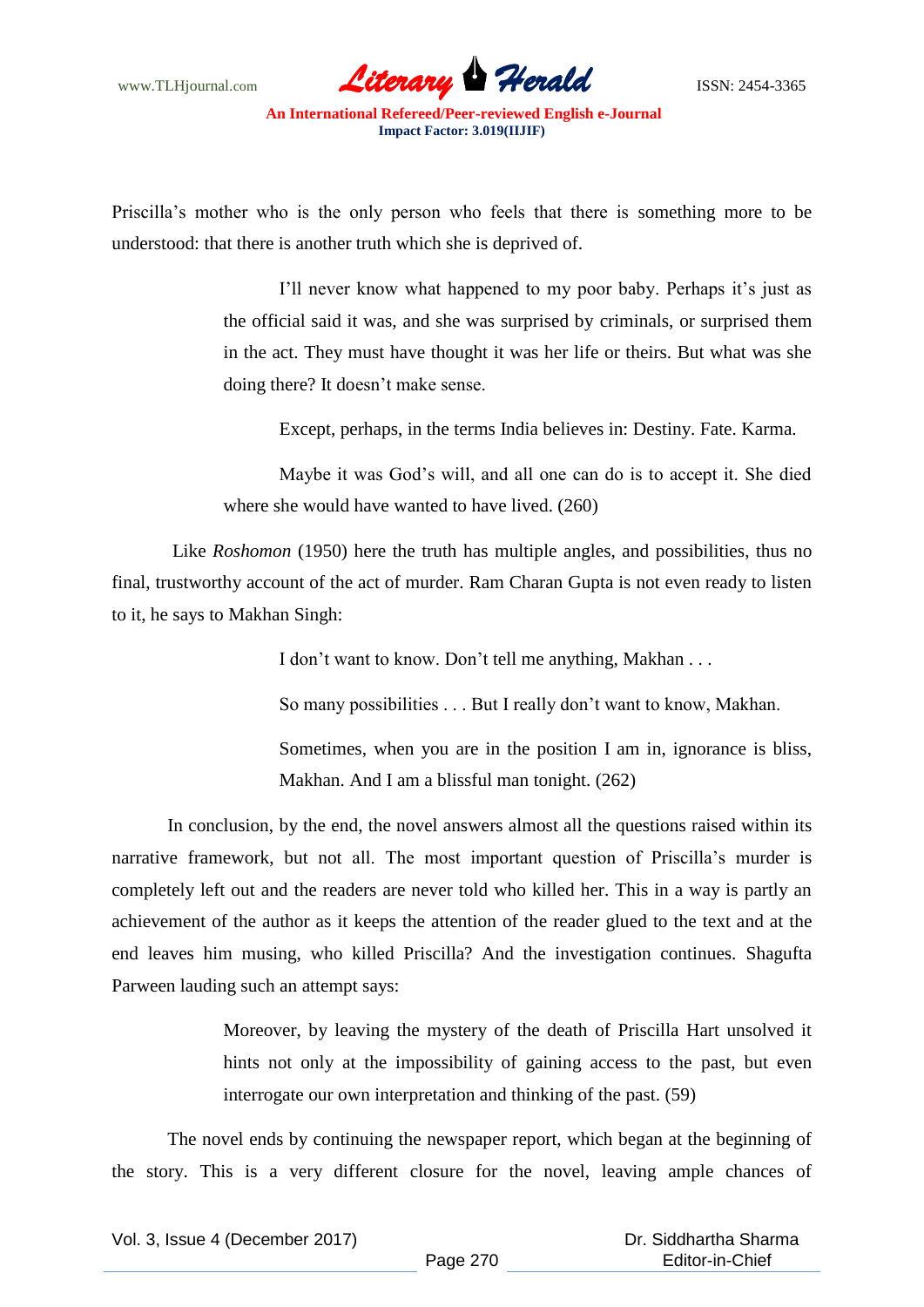www.TLHjournal.com **Literary Herald Herald** ISSN: 2454-3365

investigation and contemplation on the part of the readers thus making it a brilliant writerly text. Unlike the traditional novel, it gives a different sort of denouement to the readers as at the end no solution or coherence to the narrative tension is provided by the author. Talking about the closure Abbott Porter says:

> Closure is therefore best understood as something we look for in narrative, a desire that authors understand and often expend considerable art to satisfy or to frustrate. If the object is to satisfy this desire which is often the case- it can't be satisfied too quickly, because we seem also to enjoy being in the state of imbalance or tension that precedes closure. In fact, narrative is marked almost everywhere by its *lack of closure* (53)

The narrative leaves some important questions unanswered, some riddles unsolved and here the reader has to work his way out and connect the dots. But Tharoor despite using such an innovative style is successful in keeping the reader's attention in the story to the end and beyond.

> We are held this way until the final moment of closure, though there are also instances, and not infrequently, when a narrative will fail to close altogether. And this, too, can have its satisfactions. (53)

## **Works cited**

Abbott, H. Porter. *The Cambridge Introduction to Narrative.* Cambridge UP, 2002.

Agarwal, Ramlal. Review of ‗*Riot: A Love Story* by Shashi Tharoor.' *World Literature Today.* Vol. 76, no. 2, 2002 (spring). URL: http://www.jstor.org/stable/40157318

Akira, Kurosawa. *Roshomon,* 1950.

Bal, Mieke. *Narratology: Introduction to the Theory of Narrative.* U of Toronto P, 1985.

Dhir, Paras. ‗Shashi Tharoor's *Riot*: Perspectives on History, Politics and Culture.'*Rupkatha Journal on Interdisciplinary Studies in Humanities.*Vol.1, no. 3, 2009 (summer issue). URL of the article: www.rupkatha.com/0109shashitharoorriot.pdf